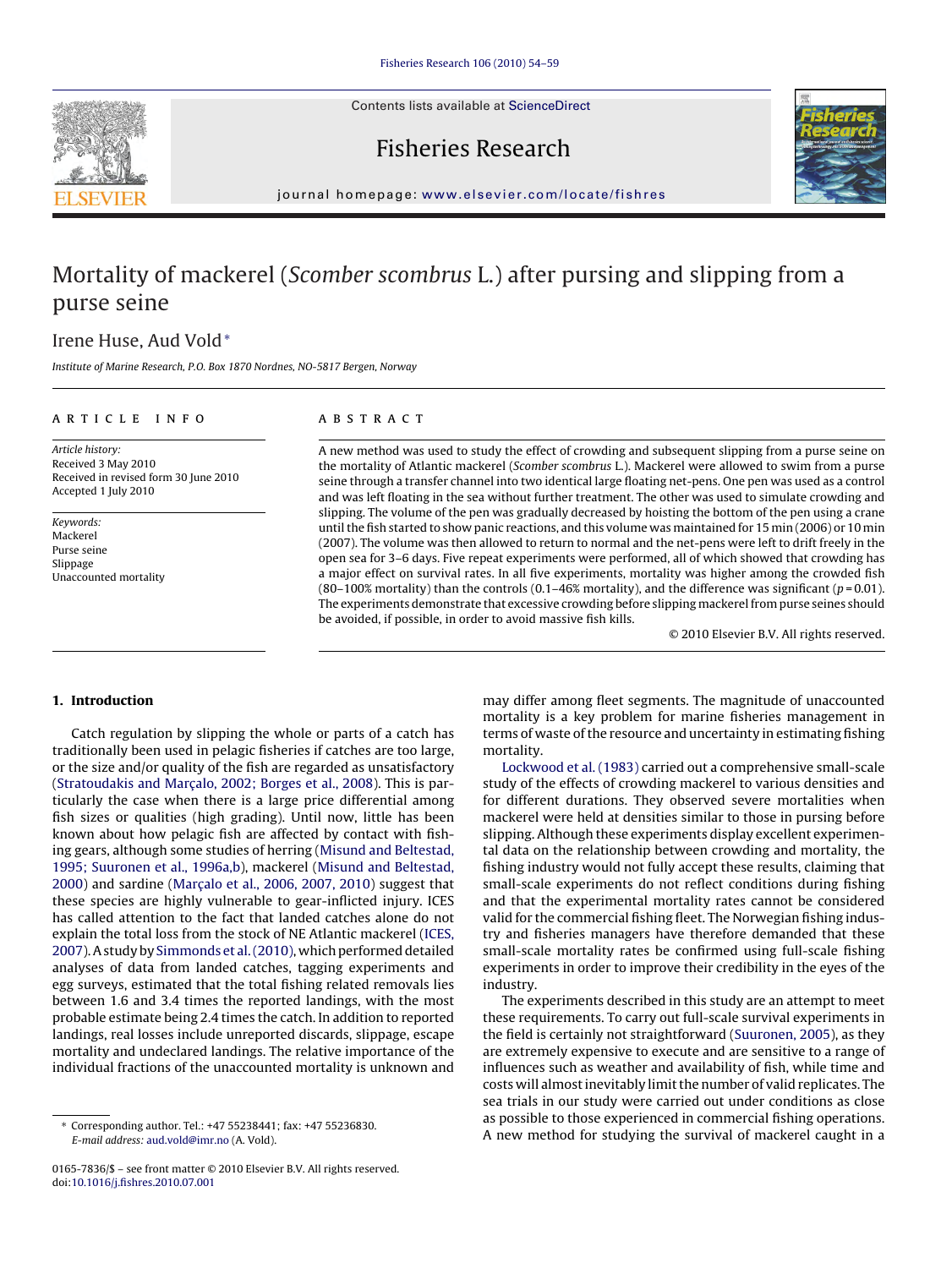

Fig. 1. Construction of net-pen with transfer channel. The dead fish collector was only used in 2007. In 2006, attempts were made to remove dead fish by pumping.

purse seine and crowded before slipping is described. The method involves minimal handling of the fish beyond that caused by the catch process itself.

#### **2. Materials and methods**

The experiments were carried out in the North Sea in August/September 2006 and 2007. Two large purse seiners were chartered for the experiments. Circular net-pens, each with an inner diameter of 12 m, were attached to a stiff frame of double (2006) or triple (2007) 200 mm polyethylene tubes (Fig. 1). The frame of large plastic tubes made it possible to work from the pens after they were deployed in the open sea. The netting material used in the pens was identical to that used in the bunt of many purse seines. An entrance channel made of the same material was attached to the pen, and an identical one was attached to the bunt of the purse seine. In 2006 the net-pens were readied for a pump system built for removal of dead fish from aquaculture net-pens (Lift Up Akva AS, Eikelandsosen, Norway). As this did not work well, in 2007 it was replaced with a 30-m-long collecting bag attached to the bottom of the cone (Fig. 1). A 30 kg weight attached to the end of the bag ensured that the pens kept their shape while drifting in the sea.

One purse seine vessel set its net on a suitable sonar record of mackerel and hauled the net carefully until about half the seine was taken onboard. A purse boat helped to keep the seine open during hauling. The other seiner was used to carry the equipment and to help with handling the large net-pens during fish transfer and crowding. The pens were deployed on the surface when the purse seine had been hauled about halfway and the presence of fish in the catch had been ascertained. The transfer channels from the net-pen and the purse seine were then joined to make an escape opening from the seine into the net-pen. The first vessel continued hauling with extreme caution until part of the school was swimming calmly (visual inspection) through the channel and into the net-pen ([Fig. 2\).](#page-2-0) The fish did not appear to be particularly stressed during this procedure and were swimming freely, not touching the net. They maintained their organized and polarized schooling behaviour and continued circling calmly inside the pen. As soon as about 10 tonnes of mackerel, estimated visually by a skilled fisherman, had entered the net-pen, the transfer channel was closed and parts of the seine were slackened in order to provide more space for the remaining fish.

Two net-pens were filled with mackerel from each set of the seine: one for the control and one for the experimental group. The control and experimental pens were alternately filled first in order to avoid any effect of order. Two pairs of pens were filled with fish during the 2006 experiments and three pairs during 2007. The control pens were left floating freely in the open sea without further treatment, while the experimental pens were used for the crowding experiments. In order to simulate the crowding that occurs during pursing, a rope attached at the midpoint of the conic bottom of the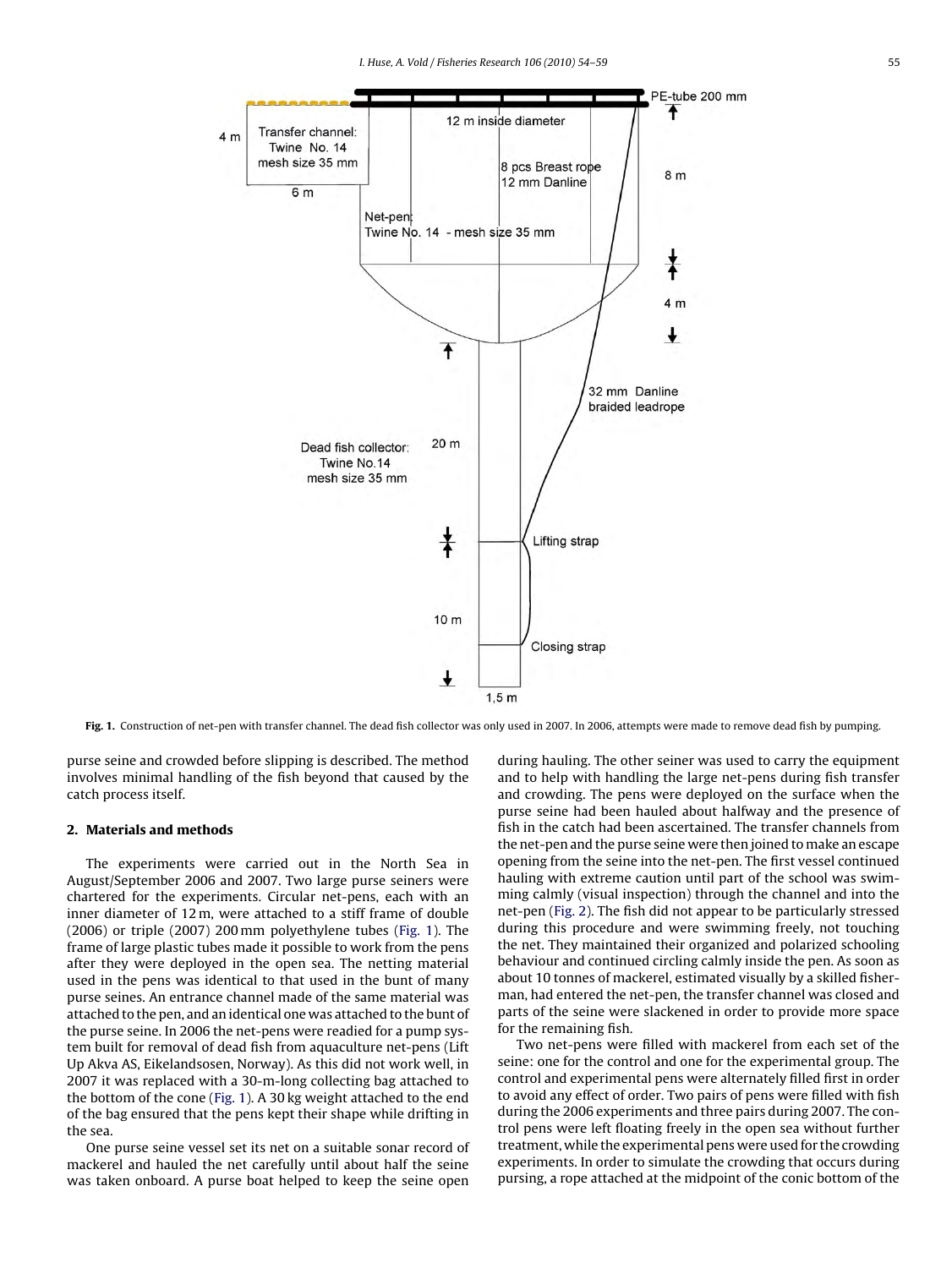<span id="page-2-0"></span>

**Fig. 2.** The purse seine and net-pen were connected by a channel for transfer of the fish.

pen was hoisted up by the crane of the purse seiner until the mackerel started to evince a panic reaction ([Misund, 1994\)](#page-5-0) similar to the flash expansion behaviour described by [Pitcher \(1986\). A](#page-5-0)t this stage, organized swimming structure was lost and fish rose rapidly to the surface, where individuals could be seen moving haphazardly at high speed. The crowding time was chosen to reflect the typical duration of pursing in the fishing fleet. In 2006, the crowding density was maintained for 15 min, and in 2007, for 10 min, after which the pens were returned to their full volume and left to drift freely in the open sea. The pens would then drift at nearly the same speed as the currents, and maintain their shape even during strong winds and currents. There was one exception to this treatment: in the first experiment in 2006, the control and the experiment pen were tied together when left drifting, in order to facilitate tracking during the observation phase. In 2007, each pen was equipped with an Argos satellite transmitter (Campbell Scientific Inc., Castillo de San Marcos, FL) for positioning.

In order to observe fish behaviour in the pens during the observation phase, a colour pan and tilt UV camera or a monochrome pan camera was suspended in the middle of the pens. The pens were inspected twice a day via a video link to the fishing vessel, which enabled observations to be made at a distance of 50–100 m from the pens with minimal disturbance of the fish. The original plan was to leave the net-pens drifting in the sea for 5 days, but due to windy conditions, the first experiment had to be terminated after only 3.5 days. We also noted that the major mortality occurred during the first 2 days, and therefore decided to reduce the observation time to 3 days. However, weather conditions caused the actual observation periods to vary from 2 days and 15 h to 5 days and 23 h. At termination, the collecting bag was hoisted onboard the vessel, and the number of dead fish counted. The fish that remained in the net-pens were considered as survivors, and were pumped onboard, counted and measured.

Previous experiments have shown that the mortality of mackerel after crowding is primarily dependent on crowding density and crowding duration [\(Lockwood et al., 1983\).](#page-5-0) In our experiments, with one exception (2006B), the fish were crowded to the point of displaying a panic reaction. Fish density at that point is difficult to estimate with any accuracy, as no equipment exists that is capable of measuring fish densities in situ in relatively small volumes of water. We therefore calculated the approximate water volume of the net-pen at maximum crowding retrospectively on the basis of photographs taken during the experiments. We suggest that the shape of the remaining volume of water in the net-pen during crowding, when the middle of the bottom was lifted in the crane of the vessel, had the shape of half a 'doughnut' (a semi torus). The volume  $(V)$  and net surface area  $(S)$  could then be calculated as  $V = (a - b)(\pi b)^2$ , and  $S = 2b(a - b)\pi^2$ , where a = the major radius (of the large circle) and  $b$  = the minor radius (of the circular crosssection).

In order to combine crowding duration and density, [Lockwood](#page-5-0) [et al. \(1983\)](#page-5-0) calculated a Stress Index (SI) as the product of crowding density and crowding duration, and showed that the relationship between the instantaneous mortality rate and the stress index was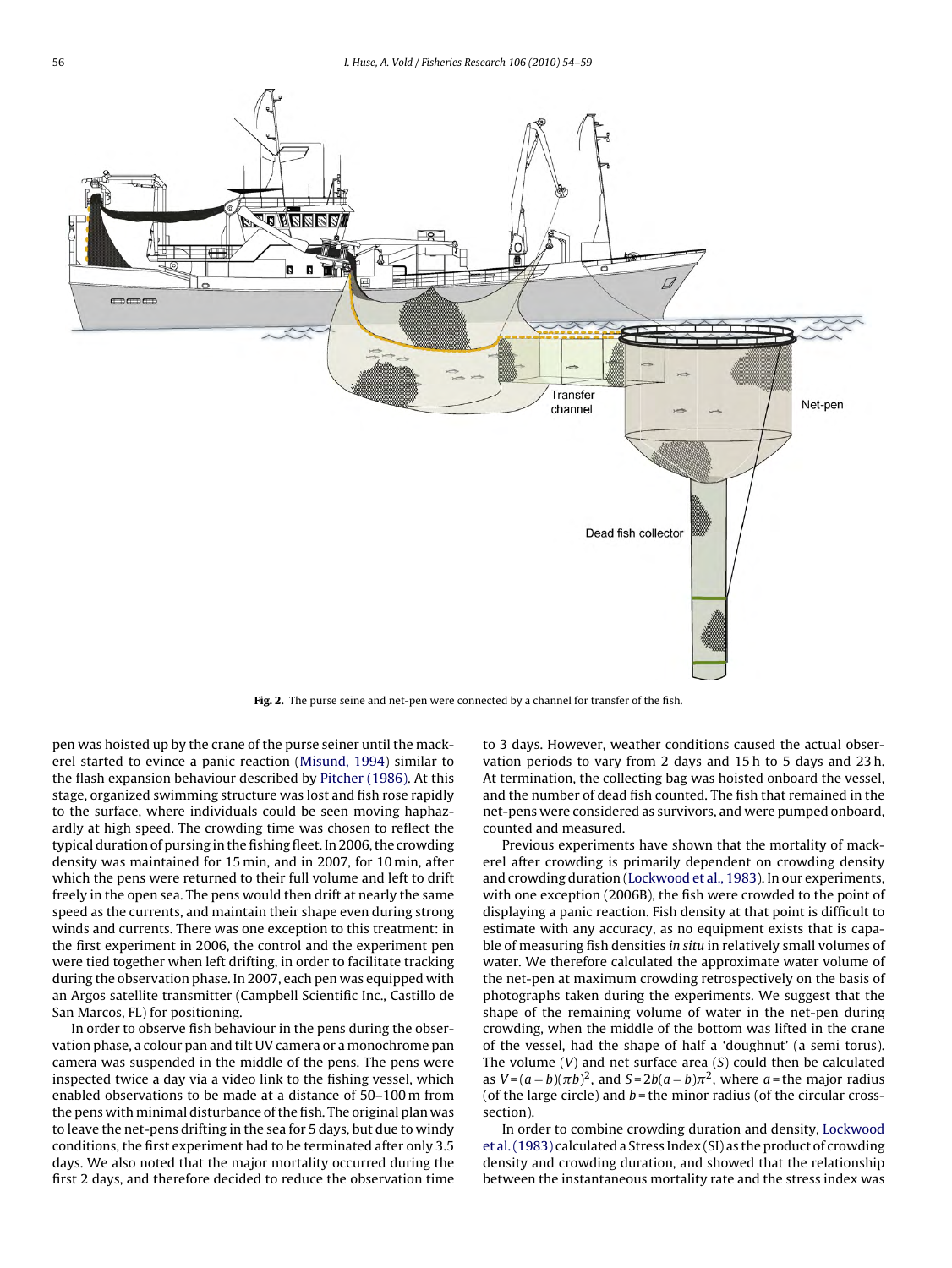Observed mortality, length and weight measurements of individual mackerel in the experiments performed in 2006 and 2007.

| Year | Experiment Crowding | duration (min)   | Duration<br>observation phase | Total no. of fish | Mortality (%) | Individual weight (kg) |       | Length (cm) Comments |                                                                                     |
|------|---------------------|------------------|-------------------------------|-------------------|---------------|------------------------|-------|----------------------|-------------------------------------------------------------------------------------|
|      |                     |                  |                               |                   |               |                        |       |                      |                                                                                     |
|      |                     |                  |                               |                   |               | Total catch Alive      |       | Alive                |                                                                                     |
| 2006 | A                   | $\mathbf{0}$     | 3 days 13 h                   | 28,684            | 46            | 0.493                  | 0.497 | 34.1                 | Pens linked together. Fish<br>stressed by pumping                                   |
|      |                     | 15               |                               | 71,294            | 100           |                        | 0.477 | 35.4                 |                                                                                     |
|      | B                   | $\boldsymbol{0}$ | 3 days 1 h                    | 17,678            | 0.2           | 0.465                  | 0.466 | 35.6                 |                                                                                     |
|      |                     | 15               |                               | 10,651            | 27.9          |                        | 0.469 | 36.3                 | Only 1/3 of the net dried up                                                        |
| 2007 | A                   | $\boldsymbol{0}$ | 5 days 23 h                   | 11,887            |               | 0.462                  | 0.521 | 36.9                 |                                                                                     |
|      |                     | 10               |                               |                   |               |                        |       |                      | Pen torn in bad weather                                                             |
|      |                     |                  |                               |                   |               |                        |       |                      | due to much dead fish                                                               |
|      | B                   | $\boldsymbol{0}$ | 4 days 20 h                   | 15,231            | 0.1           | 0.468                  | 0.473 | 36.2                 |                                                                                     |
|      |                     | 10               |                               | 19,740            | 83.5          |                        | 0.504 | 36.6                 |                                                                                     |
|      | C                   | $\mathbf{0}$     | 2 days 15 h                   | 14,543            | 22.2          | 0.495                  | 0.457 | 35.8                 | 15 min stop in hauling.                                                             |
|      |                     | 10               |                               | 31,234            | 99.2          |                        | 0.405 | 35.1                 | seine collapsed, cork down<br>15 min stop in hauling.<br>seine collapsed, cork down |

described by a power curve. In order to enable our data to be compared with those of Lockwood et al., their indices were recalculated from number of fish per  $m<sup>3</sup>$  to kg per  $m<sup>3</sup>$ , as the fish in our experiments were substantially larger (465 g against 216 g).

#### **3. Results**

<span id="page-3-0"></span>**Table 1**

A total of five parallel experiments, each comprising one control and one experimental pen, were performed in 2006 and 2007. The number of experiments was, as so often is the case in largescale experiments, mainly limited by the weather, but also by the capacity of the vessels to transport and monitor the large and heavy experimental equipment needed to carry out experiments in the open sea. The method required manual operations to be performed on the floating net-pens while the transfer channel was connecting the seine to the pens and during transfer of fish. Windy conditions with high waves made this operation risky at times.

In experiment 2007A, we obtained mortality estimates only from the control group (1% mortality), while the experimental pen burst in bad weather because of a heavy load of dead fish at the bottom of the pen (Table 1). Although mortality estimates from the experimental group could thus not be obtained, it was obvious that there had been massive mortality among the crowded fish, while mortality in the control group was only 1%. The other four parallel groups provided data from both the control and experimental groups (Table 1 and Fig. 3). The mortality of the crowded fish was significantly higher than that of the control groups ( $p = 0.01$ , Paired t-test with pooled SD), although there was considerable variation between the parallel groups. The number of valid observations was too low to give a reliable estimate of variance.

Some methodological problems influenced the mortality rates in the two parallel experiments performed during the 2006 study. The first pair of net-pens launched (2006A) was linked in order to facilitate tracking during the observation period. Dead fish rapidly accumulated at the bottom of the experimental pen. The pump system for removing dead fish turned out to be extremely inefficient. One of the fishing vessels worked for 13 h over 2 days, moored to the pen, trying to remove the dead fish. The presence of the vessel obviously stressed the fish, not only in the experimental pen but also in the attached control pen. This affected the survival rates of both groups, which reached 46% in the control group and 100% in the crowded group. In experiment 2006B, crowding was not complete because the crane on board the vessel was unable to lift the bottom of the net high enough. Only about one-third of the pen (measured as surface area) was properly dried. In this experimental run, the two pens were left drifting separately, and this method was maintained for all subsequent repeats. We also refrained from removing dead fish during the observation period in order to avoid stressing the fish. Due to the incomplete crowding, mortality was low (27.9%) in this experimental group. When this figure is compared to the mortality of the other replicates, it should be borne in mind that the crowding density was lower.

The amount of fish caught in experiment 2007C was larger than in any of the other replicates. The catch contained about 200 tonnes of mackerel, and its weight caused the cork line to be drawn below the surface during hauling. This may have further stressed the fish before transfer from the seine to the pens, and thereby raising their mortality, which was 22% in the control and 99% in the crowded group. Only one experiment (2007B) was totally without problems. In this parallel, we found amortality rate in the control group of only 0.1% after an observation period of almost 5 days, while that of the crowded group was 85%. In spite of all methodological problems, however, there was consistently higher mortality in each experimental group than in the corresponding control groups, showing that crowding has a substantial effect on mackerel survival.

The observation period between the parallels ranged from 2.5 to almost 6 days (Table 1). This variation was not intentional, but was a result of the windy conditions during the experiment period, which prevented termination at predetermined times. The temperature in the upper water layers, where the mackerel schools were swimming before being caught and where the fish were stored during the observation phase, varied between 14.9 and 15.8 ◦C, which is in the upper range of the thermal preference for mackerel ([Mendiola](#page-5-0) [et al., 2006\).](#page-5-0) Since the fish were stored at the same depth interval as their natural swimming depth, temperature is not expected to have had any detrimental effect on survival.



**Fig. 3.** Mortality as a function of fish density (number of fish in the pen) in the netpens. Red symbols mark control groups, while blue mark experimental groups. See text for details about experiment 2006A.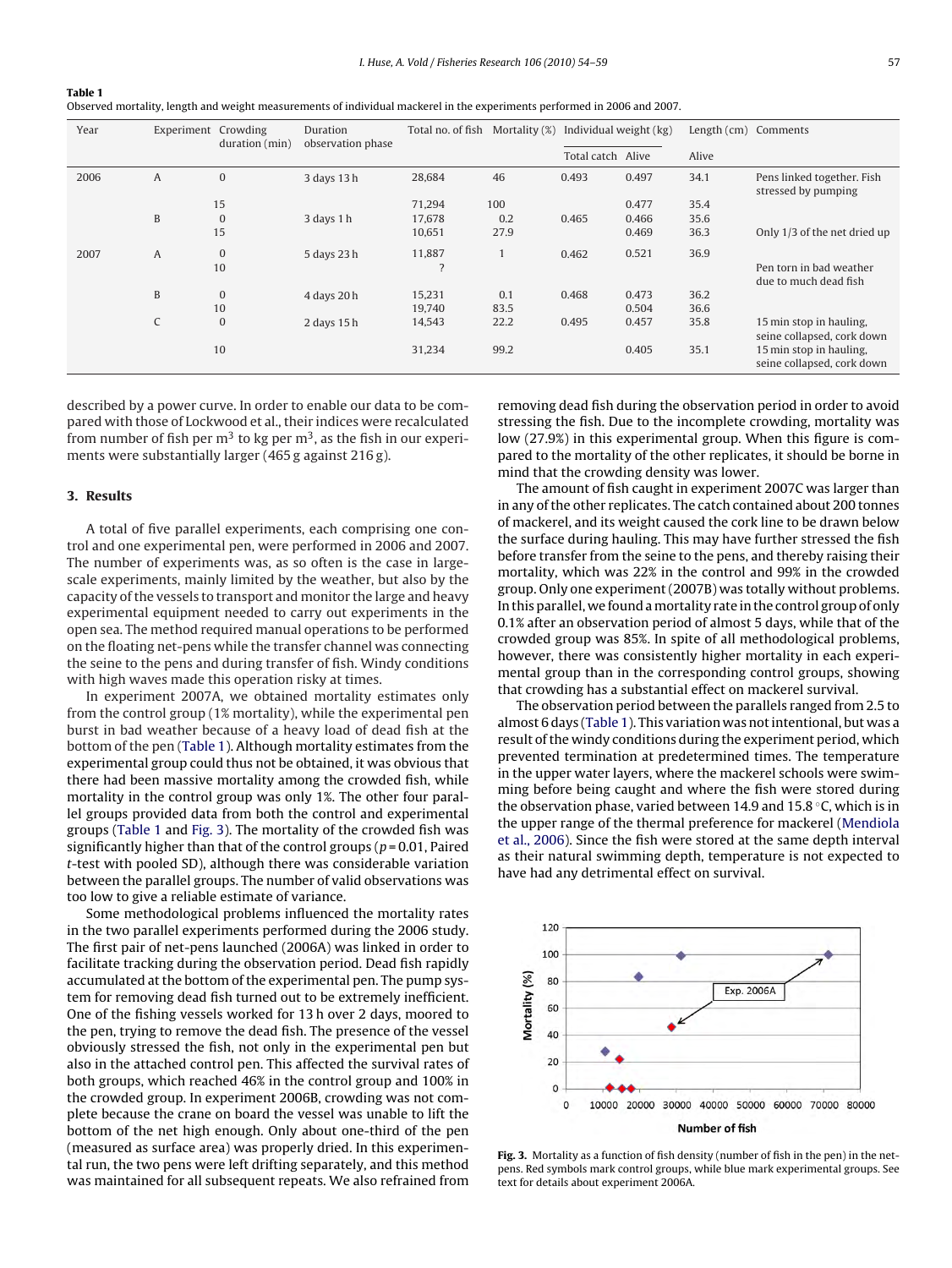

**Fig. 4.** Stress indices (fish density (kg m−1) times crowding time) from [Lockwood et](#page-5-0) [al. \(1983\)](#page-5-0) (diamonds) and from our own experiments (triangles). The exponential line is fitted to the data from Lockwood et al.

There was some variation in the number of fish in the different pens. We tried to transfer about 10 tonnes of fish from the seine to each net-pen, but we had no other means of quantifying the biomass of fish swimming through the transfer channel than visual evaluation by an experienced fisherman. This was not an easy task, and when the fish were counted at the termination of the experiments, their numbers ranged from 10,651 to 31,234. There seem to be a tendency for higher fish densities to be related to higher mortality ([Fig. 3\),](#page-3-0) but it is also clear that the mortality in the control groups was consistently lower than in experimental groups with similar fish densities. It must also be borne in mind that the number of replicates is low, and that experiment 2006A, which had the highest fish densities and mortality rates, included the groups that were stressed unintentionally hard when the removal of dead fish from the experimental pen also stressed the fish in the attached control pen.

The mean individual weights of the fish from each set, as well as the mean weights and lengths of surviving mackerel from each netpen were measured [\(Table 1\).](#page-3-0) Due to their state of decomposition, dead fish were not measured.

The fish density during crowding in experiment 2007B, when the fish exhibited panic behaviour, was estimated to be about 400 fish or  $187 \text{ kg/m}^3$ . In experiment 2006B, when the fish were not fully crowded, fish density was 67 fish or 31 kg/m<sup>3</sup>. The three other experiments were partly confounded by unintended sources of stress, and have therefore not been used for calculations of density. The stress indices derived from these crowding densities and the corresponding crowding times (10 and 15 min) compared to those found by [Lockwood et al. \(1983\)](#page-5-0) are shown in Fig. 4.

### **4. Discussion**

Our full-scale experiments onboard fishing vessels confirm what has previously been documented in small-scale experiments ([Lockwood et al., 1983\):](#page-5-0) that mackerel are extremely sensitive to handling stress, and even moderate handling may produce high mortality. In all five experiments in this study, mortality was significantly higher among fish that had been crowded to a density at which they displayed panic reactions for 10 or 15 min, than among unstressed control fish. Even though the number of replicates was too low (five replicates, of which four gave valid survival estimates) to give a reliable measure of variability, the evidence was clear that the process of pursing and slipping mackerel, as often practised by the purse seine fleet (Marçalo et al., 2007; Stratoudakis and Marçalo, 2002), has a substantial impact on the survival of the fish after release. The arguments for slipping may be that the encircled catch is too large, or that the species mix, size or quality is suboptimal. This practise certainly causes an unknown, but in all likelihood substantial, unaccounted mortality.

Ninety percent of Norwegian catches of mackerel, which have ranged from 120,000 to 185,000 metric tonnes per year during the last decade, is caught by purse seine. No systematic data have been collected on the frequency of slipping, but anecdotal information indicates that crowding and slipping occur frequently on the fishing grounds, particularly when the price differential between size groups is large or schooling densities are high. Norwegian newspapers have often reported that bottom trawlers operating in the same areas as the purse seine fleet, catch dead and decomposed mackerel, and routine ROV inspections along pipelines crossing the mackerel fishing grounds have observed dead mackerel scattered on the bottom. A more thorough understanding of the magnitude of slipping mortality caused by the purse seine fleet will depend on quantitative studies being performed, although these would not be easy.

Our experiments show that the survival of mackerel after crowding and slipping is highly dependent on how they are handled during the capture process. If the fish are kept in the seine for too long, or if they are prevented from swimming freely and synchronously out of the seine, high mortality can be expected. Similar findings were found for another pelagic species, Sardinops sagax, after a catch was forced over the headline of a purse seine [\(Mitchell](#page-5-0) [et al., 2002\).](#page-5-0) This should be taken into account when regulations for purse seine fisheries for pelagic species are being formulated. Reducing the unaccountedmortality caused by slipping will require the development both of methods for the determination of the quantity, size and quality of pelagic fish schools prior to setting, and of net designs that permit the rapid release of any unwanted catch.

[Lockwood et al. \(1983\)](#page-5-0) observed high mortalities at densities of 130 fish or 30 kg/m<sup>3</sup> or more. This is in line with our density estimates, where a mortality of 28% was found after crowding to 31 kg/m<sup>3</sup>, but the duration of crowding is also important for fish mortality, and Lockwood et al. showed that mortality correlated with the product of crowding duration and density (Stress Index). The crowding duration in our trials was set to 15 min in 2006 and 10 min in 2007. This duration was chosen on the basis of video documentation of commercial purse seining provided by the Norwegian coast guard. Our experiments showed that a crowding duration of only 10 min may be fatal to mackerel.

One important factor that affects mortality is fish size ([Davis,](#page-5-0) [2002; Suuronen et al., 1996a\).](#page-5-0) Small fish are usually more sensitive than larger ones; they are more easily fatigued and do not have the same ability to swim rapidly or for long periods of time ([Xu et](#page-5-0) [al., 1993; Broadhurst et al., 2006\).](#page-5-0) In our experiments, we have no length or weight measurements of dead fish, only averages from each set after the fish had been transferred to the net-pens, and from live fish at the end of the experiments. If the smallest fish die first after contacts with fishing gears, as has previously been found for other fish species, e.g., herring (Clupea harengus L.) ([Suuronen et](#page-5-0) [al., 1996a\),](#page-5-0) the mean size of live fish should increase in the crowded groups relative to the mean of the total catch, and should also be higher than in the control groups. The data do not support such a hypothesis, as there were no systematic changes in mean fish size at the end of the experiment. One explanation may be that the size range of the individuals in the mackerel schools caught was too narrow to reveal differences of this sort, and also that the mackerel caught in this experiment were rather large and robust individuals (weight around 500 g).